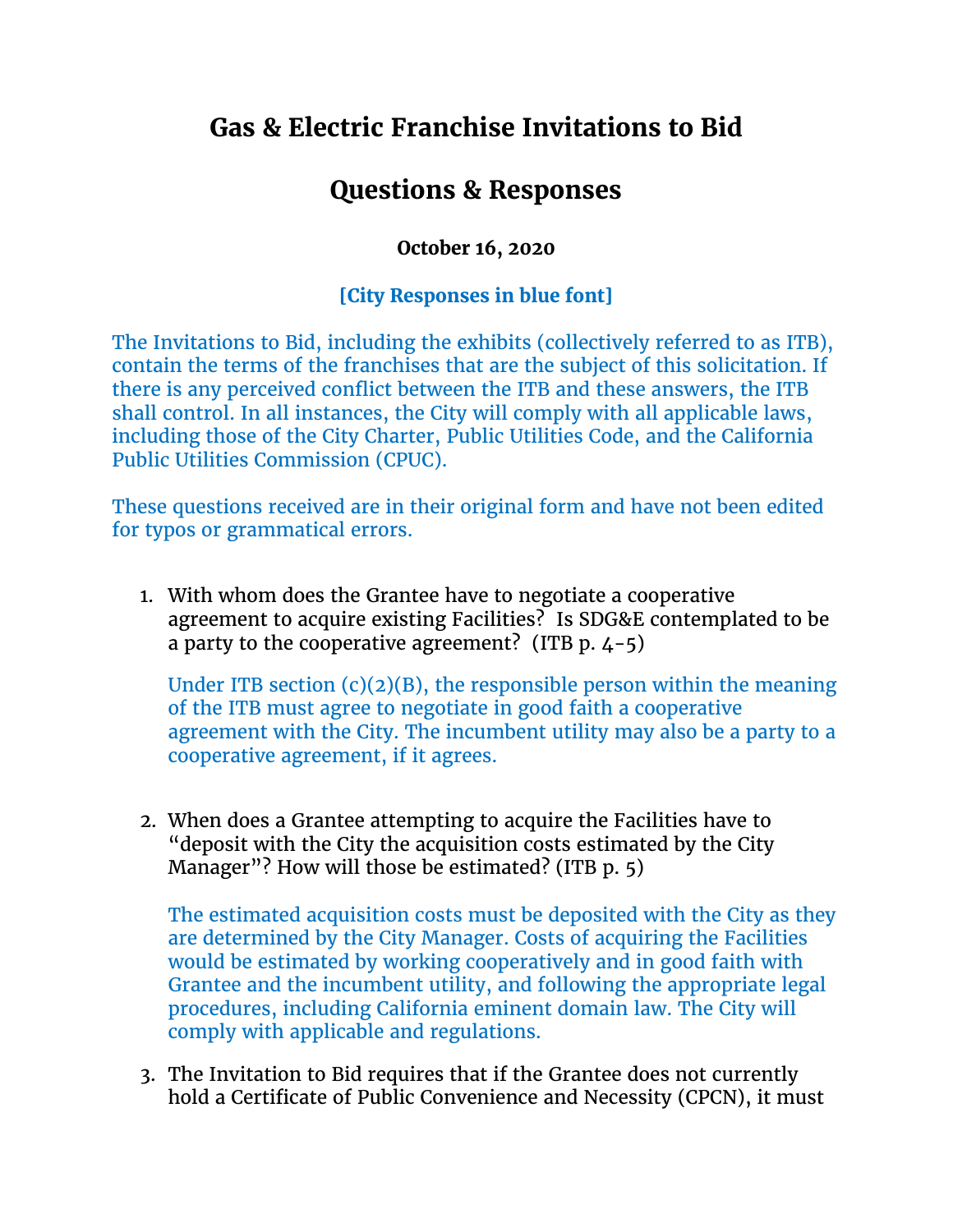negotiate an agreement to acquire, by condemnation or otherwise, all property, real and personal, necessary for transmission and distribution of electricity and gas "to all customers inside and outside the City."  $(ITB p. 4-5)$ 

a. How would it be determined which of the incumbent's facilities would be acquired? What role would the California Public Utilities Commission have in this determination?

The incumbent Facilities to be acquired would be determined through consultation with appropriate parties, including the Grantee and incumbent utility, and compliance with applicable legal procedures, including California eminent domain law. The City will comply with any applicable rules and regulations.

b. How would it be determined what new facilities would have to be built to physically segregate a City of San Diego only system from the system that currently serves a much larger area? What role would the California Public Utilities Commission have in this determination?

Any necessary segregation of Facilities would be determined by the same means identified in the response to question 3(a) above. The City would comply with any applicable rules and regulations.

4. Does the City intend that provision (d) of the Invitation to Bid regarding employees of the incumbent electric and gas corporation apply to the incumbent franchisee? (ITB p. 5)

Yes. ITB provision (d) states that it applies to "the person so bidding", which applies to all bidders.

5. Provision (d) of the Invitation to Bid requires the winning bidder retain and employ employees of the electric and gas corporation for two years following the date of the new franchise agreement. Does this provision intend to preclude the Grantee from terminating the employment of such employees for any reason whatsoever during this two-year period, including reasons unrelated to the granting of the franchise agreement (such as safety violations, violations of law or company policy, retirement, etc.), or does it contemplate that the current terms and conditions of employment continue to apply? (ITB p. 5)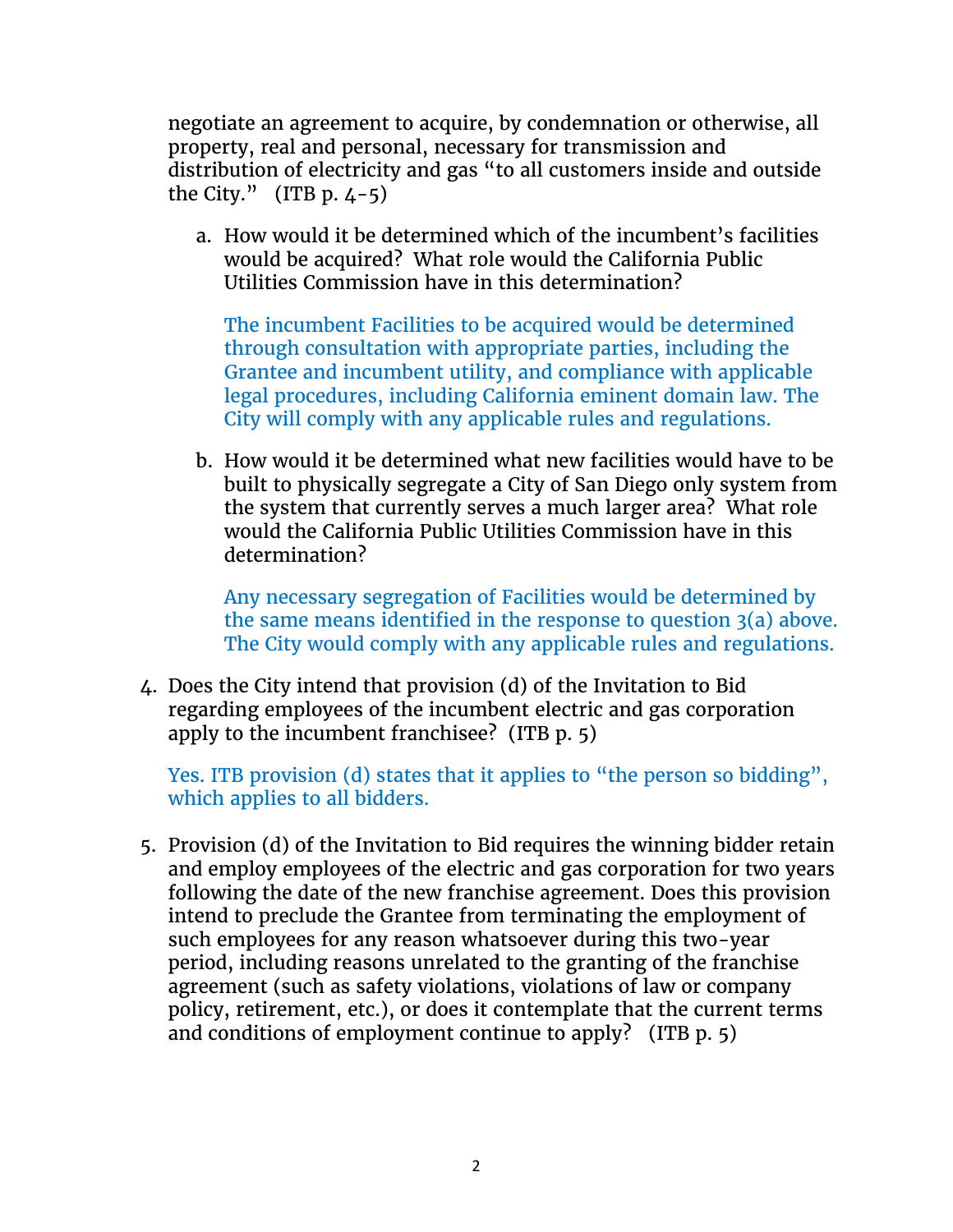ITB provision (d) states that it is "subject to applicable law and the terms of any collective bargaining agreement in force on the effective date of the franchise…"

- 6. The City demands broad access to Grantee's "Books and Records," and a right to trigger liquidated damages if Grantee fails to timely deliver requested information (including calling the performance bond). (Sections 1(e), 5, 6, 10(e), etc.)
	- a. Does the City intend to request Grantee's Books and Records for any purpose, even when the information does not bear a reasonable relationship to the issue at hand?

The City will comply with the terms of the ITB. The ITB addresses the City's access to information from the Grantee, including Books and Records, in numerous places. For example, the City may obtain information "germane to verifying Grantee's compliance with the franchise conditions." See, e.g., electric Franchise ITB Exhibit A, Section 6(c); gas Franchise ITB Exhibit A, Section 6(c). The City may also seek information "related to work on the Municipal Undergrounding Program." See, e.g., electric Franchise ITB Exhibit A, Section 10(e, j, and k).

b. Any Grantee will likely possess confidential information, including, without limitation, market-sensitive information, that may not be disclosed to other parties under law, as well as contracts and non-disclosure agreements with third parties prohibiting the disclosure of Grantee's and other third-party confidential information. Does the City expect the Grantee to disclose all such information to City upon request?

The City expects the Grantee to comply with the terms of the ITB. The ITB addresses in numerous places any allegations of confidentiality of Grantee's Books and Records. See, e.g., electric Franchise ITB Exhibit A, Sections  $9(b)(1)$  and  $10(i, k)$ ; gas Franchise ITB Exhibit A, Section 9(b)(1).

7. The definition of "Gross Receipts" in both franchise agreements includes "all revenues collected from CPUC-authorized surcharges rendered solely upon the ratepayers within the City" but "less any portion of such surcharge which may be approved by the CPUC to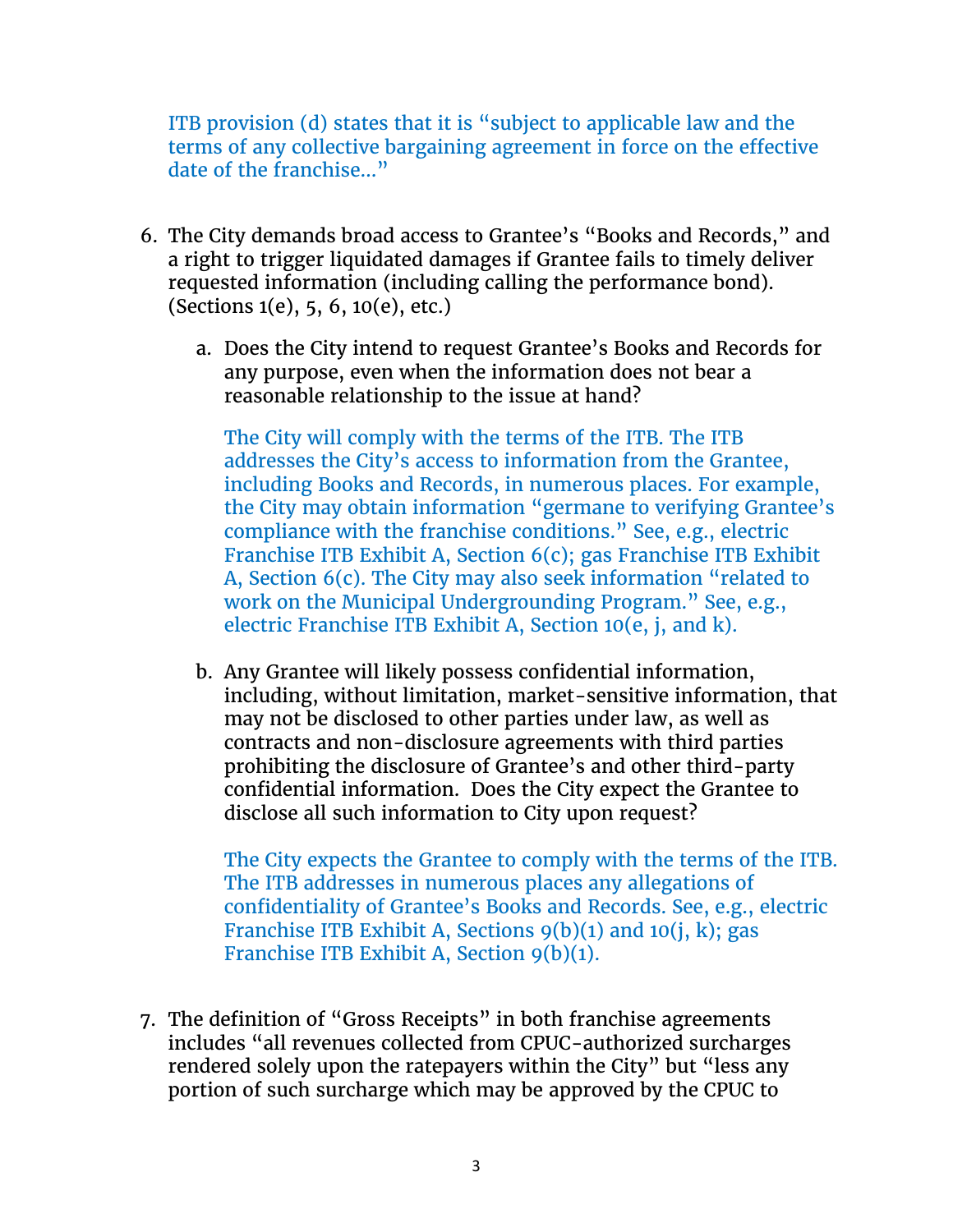capture the franchise fee on those revenues." However, Section 4 of the electric franchise agreement contemplates only the 1.9% and the 3.53% surcharges and prohibits Grantee from requesting additional surcharges. What portion of the surcharges could then be approved by the CPUC to capture the franchise fee on revenues collected from CPUC-authorized surcharges? Is such amount at the discretion of Grantee and the CPUC? (Sections 1(o), 4)

Section 4 of the electric Franchise allows Grantee to maintain CPUCapproved municipal surcharges consisting of 3.53% undergrounding surcharge and 1.9% as a maximum "differential" surcharge. If applicable, it requires a request to the CPUC to reduce the current 5.78% municipal surcharges authorized by CPUC Resolution E-3788 by 0.35% as a form of ratepayer relief. The Franchise limits electric municipal surcharges to no more than 5.43% of gross receipts.

8. Subsection 5(i) of the franchise agreements imposes interest of 1% per month (12% per year) on franchise fee underpayments. 12% annual interest is the maximum limit for interest on sales contracts in California and outside of market rates. How did the City determine this amount? How is the interest provision is applied when considering that quarterly payments are estimates based on prior year amounts?

This amount was provided in the 1970 franchise agreements and is compliant with California law. How the interest provision will apply is set forth in Section 5 of the Franchises.

9. The franchise agreements provide that Grantee will be responsible for all utility removal and relocation costs whatsoever, even when Facilities are not in direct conflict. What utility removals and relocations does the City anticipate in the near future and over the next 20 years? What costs can the City identify now, as such relocations will increase the total cost of the agreement to the Grantee and, by extension, its customers? Will the City provide all plans, analyses, cost and financial estimates and budgets in this respect? (Section 8)

These questions are to be addressed between City and Grantee as part of the Utilities Coordinating Committee required by Section 9 of the Franchises. Moreover, these questions cannot be addressed or responded to without knowing the locations of Grantee's facilities. The City is unable to identify specifically required relocation work until conflicts are discovered in planning, design, or during construction.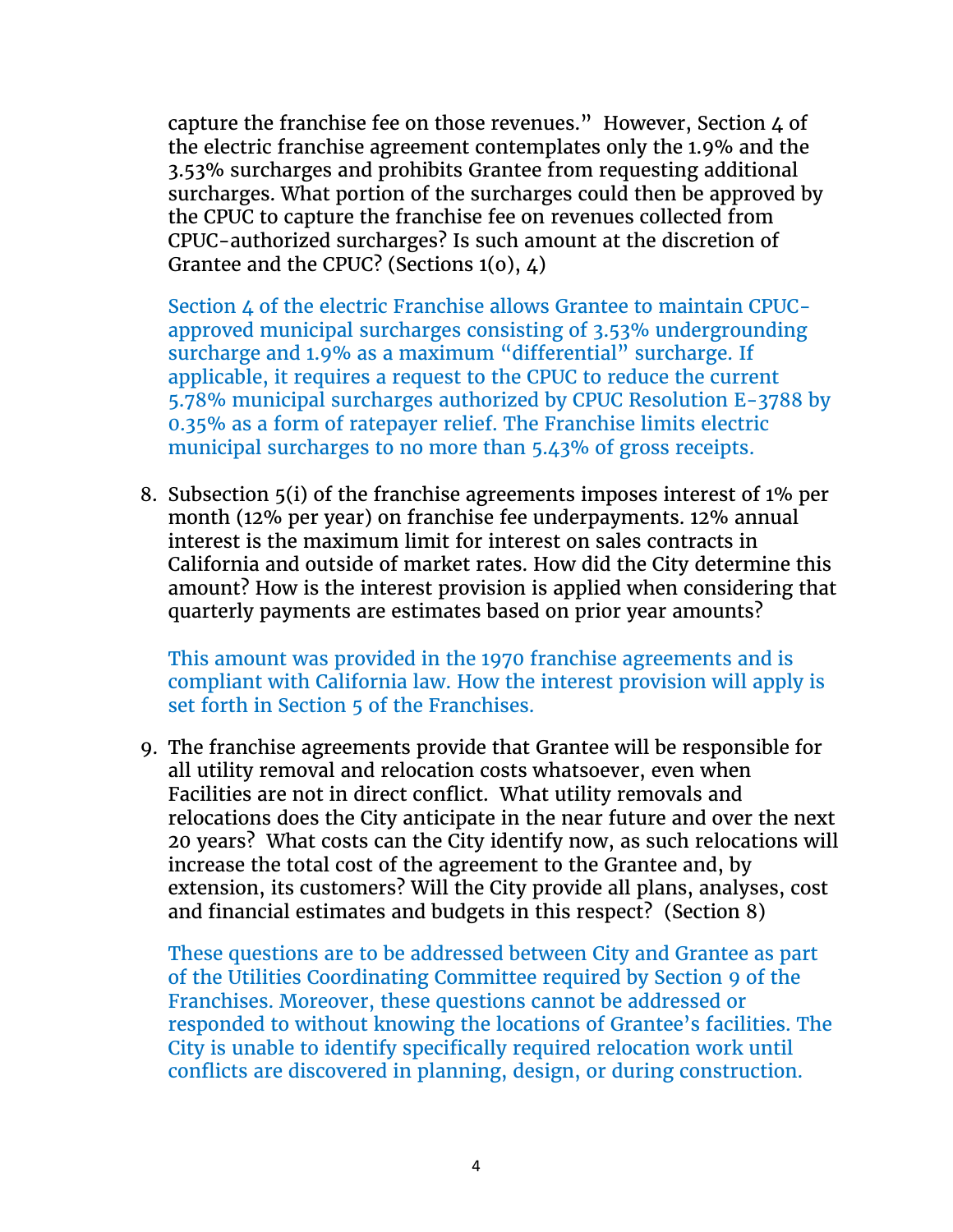10. Is it reasonable to estimate that the cost of relocations for Phase 1 of the City's Pure Water Project may reach \$100 million, and that Phases 2 and 3 may cost an additional \$70 to \$200 million in utility relocations? Does the City expect that all of these costs will be borne by Grantee, and therefore, at the cost of all of Grantee's customers, assuming such phases move forward? If Grantee has customers outside of San Diego, why should those customers pay for these relocations? (Section 8)

These questions involve issues related to pending litigation in *City of San Diego v. San Diego Gas Electric Co.,* San Diego Superior Court No. 37- 2020-00002219-CU-BC-CTL, and the City defers any reply to that process.

11. The City currently receives about \$19 million annually in Rule 20A funds. Please confirm that the City intends that Grantee pay the City such amounts, regardless of whether such costs are recoverable in rates (approximately  $\frac{5}{400}$  million over 20 years). (Section 10(c)) Rule 20 has been in place for many decades. It is possible that the CPUC could change the structure of Rule 20.

If the rate-based undergrounding revenue falls below the current level, the Franchise allows Grantee to apply to the CPUC for additional surcharges to cover the shortfall. City would not oppose such balancing surcharges, however, if the CPUC does not grant the balancing surcharge request the Grantee must still pay the City 4.5% of its annual gross receipts for undergrounding.

12. Does the City believe it has the authority to construct, underground and install Facilities owned by the Grantee at its discretion, or to control the means and methods by which such work occurs, given that such Facilities are regulated by the California Public Utilities Commission?  $(Section 10(f),(g),(h))$ 

The Franchise provides for Grantee's consent to and cooperation in this arrangement and provides that contractors must meet Grantee's qualifications criteria and construction standards, which would include standards contained in General Orders of the CPUC. The Franchise gives Grantee opportunity to perform or manage this work provided Grantee is transparent and compliant with the terms of the Franchise in its procurement of contractors and bids and presents an acceptable cost proposal to City for the expenditure of Municipal Undergrounding Surcharge funds.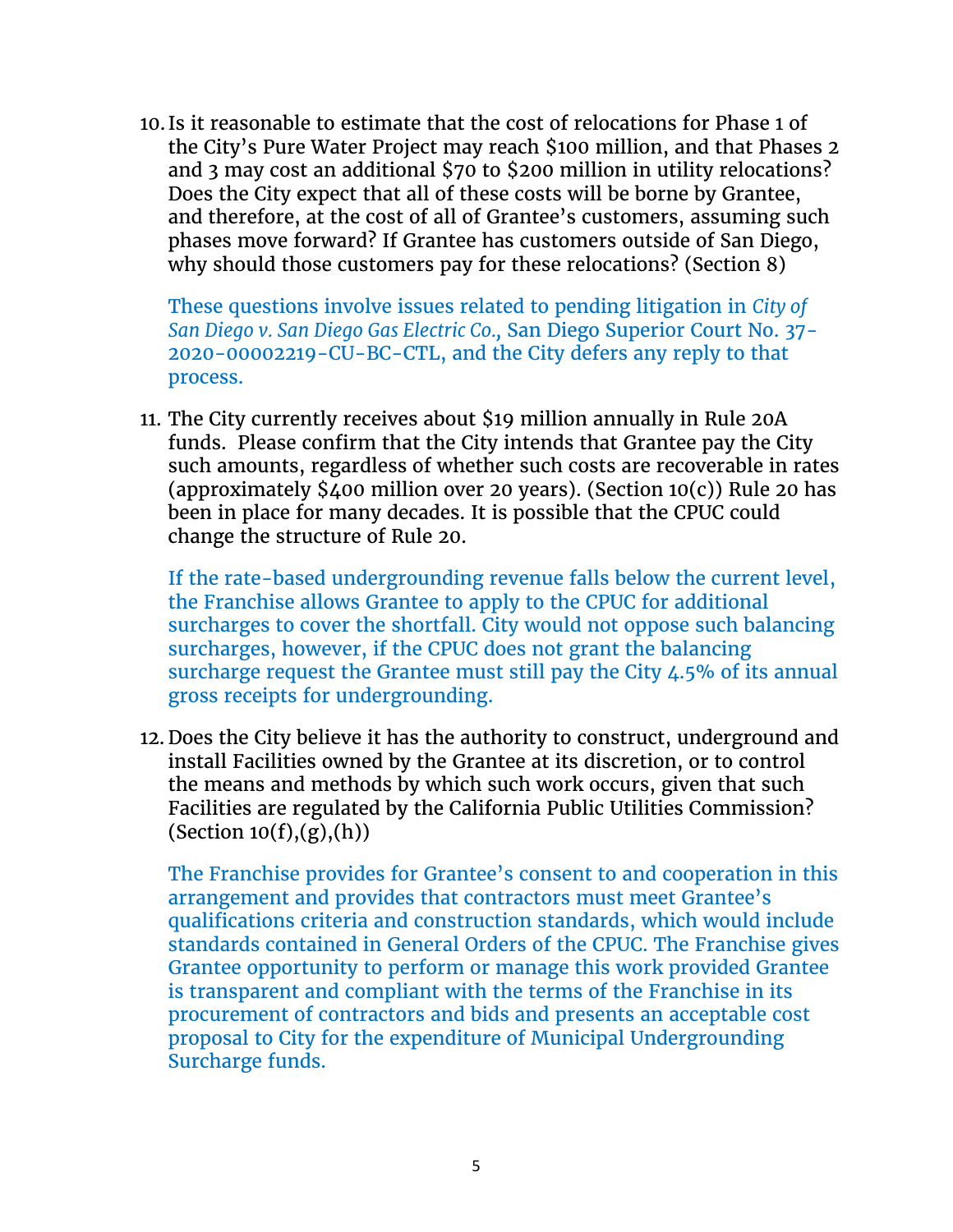The City expects the successful Grantee to cooperate with the City for the municipal undergrounding program, including adherence to City Standard Design Drawings which are not in conflict with CPUC regulations. The City has no intent to circumvent any CPUC requirement. The City believes it has the authority to regulate and control the use of monies gathered via the municipal surcharge for undergrounding. Any process to underground such facilities that is financed by the municipal surcharge must meet City requirements in order to receive such funds.

13. If the Grantee and the City are unable to agree on the terms of the MAP, does the City intend to limit Grantee's access to its Facilities in the Streets? Would Grantee be able to separately apply for and obtain Right-of-Way Permits to access and conduct work on existing Facilities in the Streets? (Section 9)

The terms of the Master Administrative Permit (MAP) will be determined by the City with input from the Grantee, as set forth in the ITB. The City will comply with all laws including any rules or orders of the CPUC and FERC where preemptive authority exists, however the City also expects the Grantee's cooperation in meeting reasonable operating conditions established in the MAP for Grantee activity on City streets. However, the use of the word "access" in this question is vague and could mean any number or types of Grantee activities. These questions are ambiguous and require postulation of hypothetical scenarios, and thus lack sufficient facts to allow evaluation at this time.

14. If the City limits Grantee's access to its Facilities in the Streets, considering the preemptive effect of CPUC and/or FERC rules and regulations, upon what basis would the City limit or restrict Grantee's access? (Section 9)

See response to Question 13. The Grantee must recognize that there are other lawful users of the streets, such as the public, telecommunications companies, City municipal utilities, and adjoining businesses and property owners.

15. If the City limits Grantee's access to its Facilities, what steps will the City take to ensure such Facilities are safe and reliable? Will the City assume any liability that arises from impacts caused by the City's denial of such access, including harm to persons and property? (Section 9)

See response to questions 13 and 14.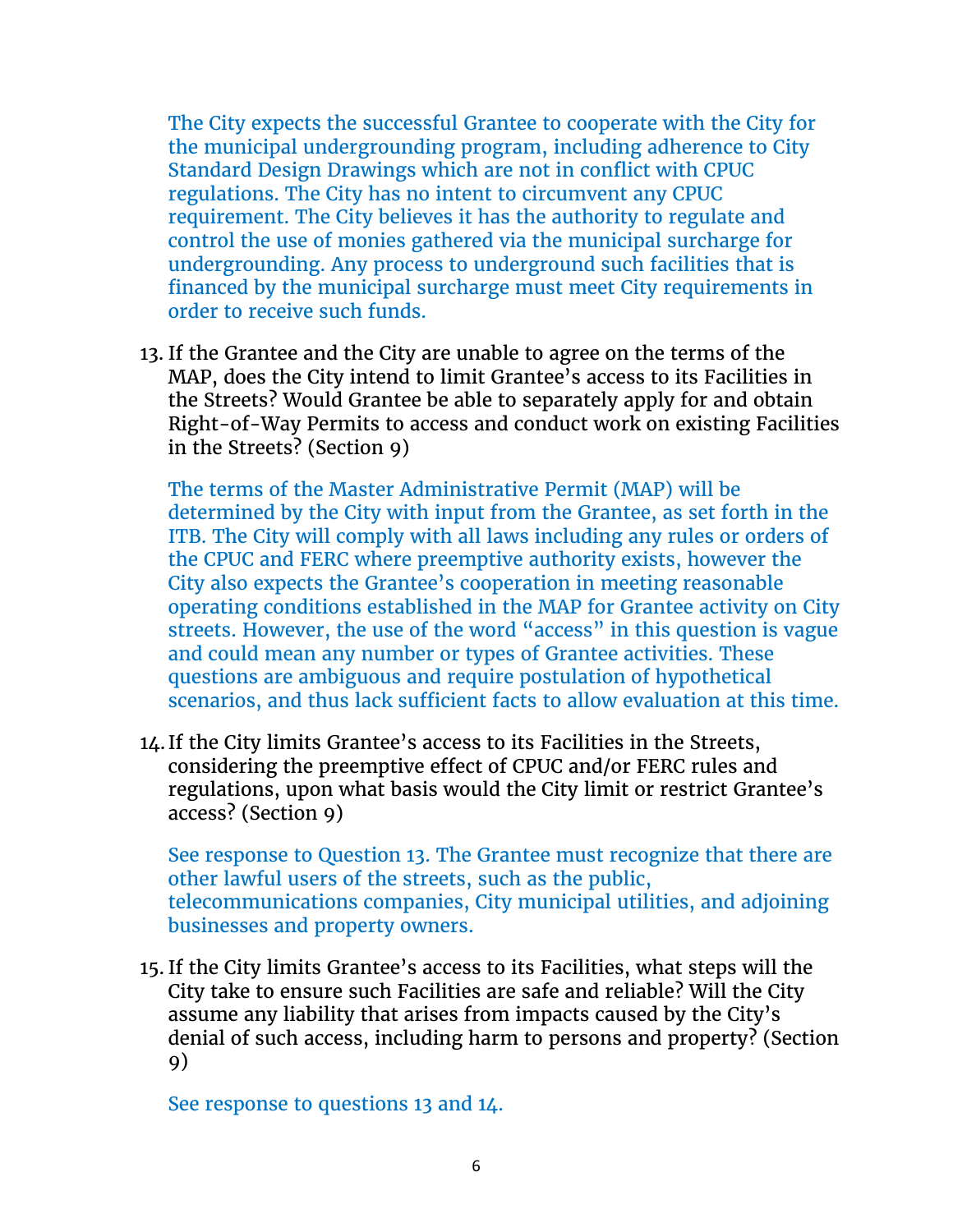16.Has the City considered whether a Grantee may be precluded by law from agreeing to the language in Sections 11 and 13 of the gas and electric franchise agreements regarding the use of utility property?

Yes, this was considered, and the provisions were determined to conform with applicable law. Section 11 states, in part, "Subject to Applicable Laws" the Grantee shall cooperate with the City with regard to community choice aggregation and shall "abide by the Community Choice Aggregation Code of Conduct established by Decision D.12-12- 036 of the CPUC, as…may be amended by the California Legislature and CPUC from time to time." Section 13(a) states: "Subject to Applicable Law, including California Public Utilities Code section 851 and regulations or orders of the CPUC, Federal Energy Regulatory Commission, and Grantee's own safety and security regulations…". That language is repeated in Section 13(b).

a. With respect to Sections 11 and 13 of the gas and electric franchise agreements, what property of Grantee qualifies as "unused or excess Grantee real property"? Which party determines whether Grantee's property is unused or excess? Does unused or excess property include property not held in fee? If so, under what right would the City use property not held in fee by Grantee?

Section 11 does not use that language. The language in Section 13 is clear and the determination will be based on the facts, not the position of the parties. In the event of a disagreement, the dispute resolution procedures in the Franchises would apply.

b. How is City's proposed use of Grantee's real property related to Grantee's use of the Streets under the franchises?

We assume that this refers to Section 13, not Section 11. However, even so, the question is not clear. As best that we can understand the question, it is addressed by the last sentences of both Section 13(a) and 13(b).

c. Under this provision, could the City rent Grantee's unused or excess real property outside of the boundaries of the City? If so, how would such use be within the City's jurisdiction or reasonably related to Grantee's use of City Streets?

We assume that this refers to section 13(a). The City does not intend to utilize section 13(a) outside the boundaries of the City.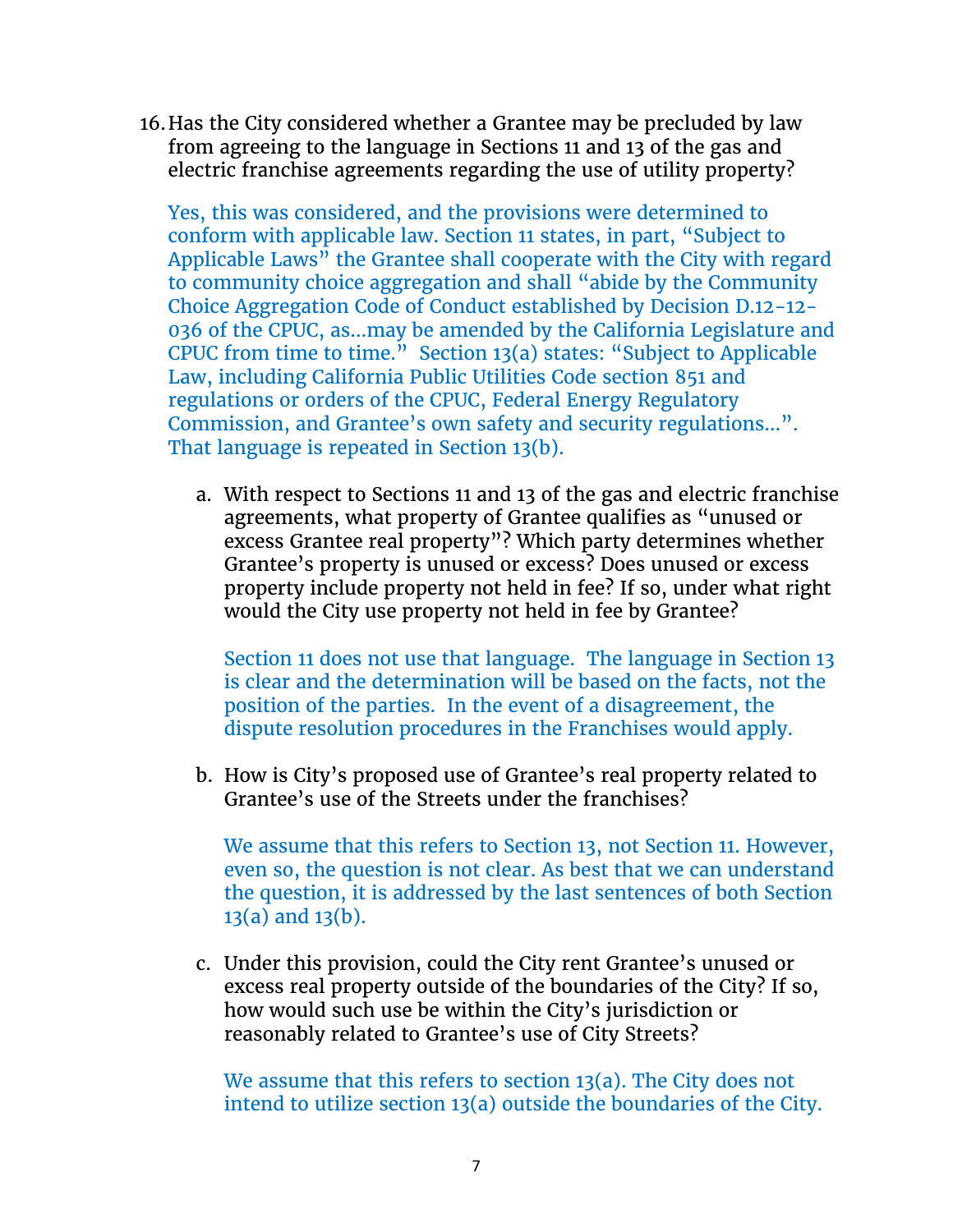17. Pursuant to the ITB (p.3-4) and Sections 20 and 22 of the gas and electric franchise agreements, the City appears to have few constraints in the use of the \$30 million performance (surety) bond required for each agreement. Will the City be permitted to collect against the performance bond for any breach, even breaches under dispute? Does the City intend for the bond to be called for any breach of the agreement, regardless of whether the breach results in damage to the City? A surety bond was required in the existing franchises.

The question misstates the Franchise provisions. Section 22 of the electric Franchise states that the performance bond is to "guarantee that Grantee shall well and truly observe, fulfill, and perform each and every condition of the Franchise." The intent of the performance bond is to protect the City in the event the Grantee does not comply with the term of the ITB.

- 18.Under California case law, liquidated damages must be a reasonable estimate of losses that may be suffered if a party fails to perform; otherwise, such damages are considered a penalty and unenforceable.
	- a. On what basis ere the liquidated damages for breach of specified conditions determined in the proposed franchises? What analysis was done in this respect? Liquidated damage provisions are presumed to be valid by California law. California Civil Code section 1671.

Section 16(d) of the electric Franchise (Section  $1/4$ (d) in gas Franchise) addresses these questions. By entering the Franchise, Grantee and the City agree that the specified Franchise conditions and liquidated damage amounts represent a reasonable endeavor by the parties to estimate a fair compensation for the loss that may be sustained by the City as a result of that breach of the specified condition for the period. Some types of foreseeable City losses are stated in Section 16(d).

Is there any overall dollar or time cap on these damages?

Yes, see Section 16(c) in electric Franchise (Section 14 (c) in gas Franchise).

19.Sections 21 and 23 of the proposed gas and electric franchise agreements provide, respectively, that if Grantee "files any voluntary or involuntary petition for bankruptcy under the laws of the United States, the franchises may at the City's sole discretion be immediately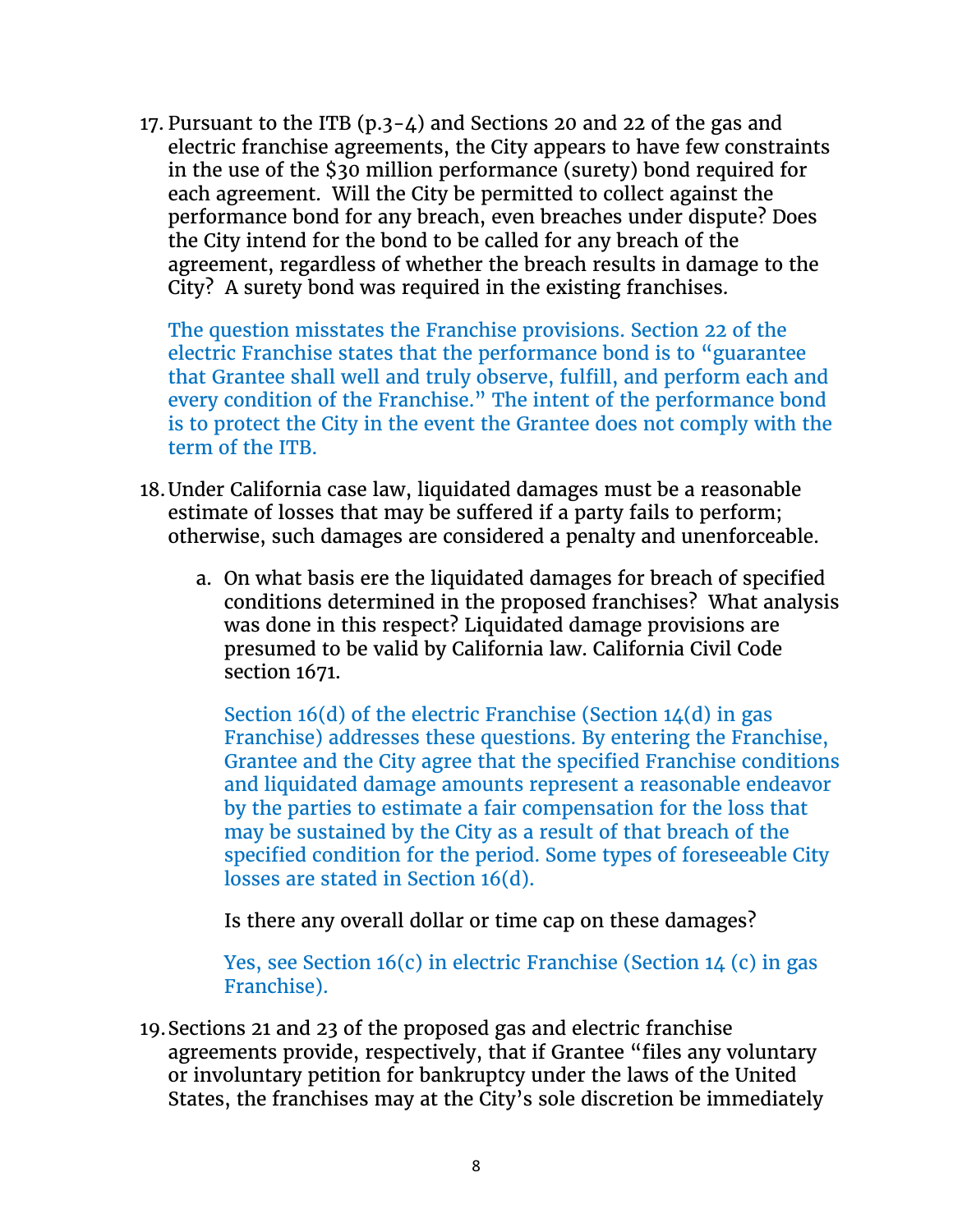terminated and forfeited." Why is such a provision not void under Title 11 of the U.S. Code (Bankruptcy Code) section 365, and if it is void why is this provision included in the agreements? Does the City acknowledge that any exercise of the alleged right to terminate would be stayed by the filing of any petition for relief under the Bankruptcy Code by or against the Grantee? Bankruptcy provisions are not uncommon in contracts.

The City will comply with all applicable laws. If a party files for bankruptcy, the bankruptcy court or other court with competent jurisdiction would determine the rights and responsibilities of parties.

20. The franchise agreements are also "personal between the City and Grantee and shall not be assignable or salable in bankruptcy without the City's express written consent." Why is this restriction on transfers of the franchise not also void under Bankruptcy Code section 365(f)?

See response to question 19.

21. The proposed language in both agreements seeks to address the rights of the City if the Grantee files bankruptcy. However, the ordinances do not address the rights of Grantee if the City files a petition for relief under chapter 9 of the Bankruptcy Code ("Chapter 9"). If the City were to file a Chapter 9 bankruptcy, what portion of the bid amount paid for the franchise agreements would be refunded to the Grantee?

See response to question 19.

22.How would Grantee's right to recover any advance payment or any damages under the franchise agreements be secured if the City were to violate the agreement or file a Chapter 9 bankruptcy?

The Grantee should consult its own counsel as to the recovery of any claimed damages. If the City were to file a Chapter 9 bankruptcy, the bankruptcy court or other court with competent jurisdiction would determine the rights and responsibilities of parties.

23. Is it possible for an independent public power corporation or cooperative to submit bids for gas and electric services pursuant to the terms of this ITB?

The San Diego Charter Section 103 requires free and open competition and states "the Council shall have power, subject to and in accordance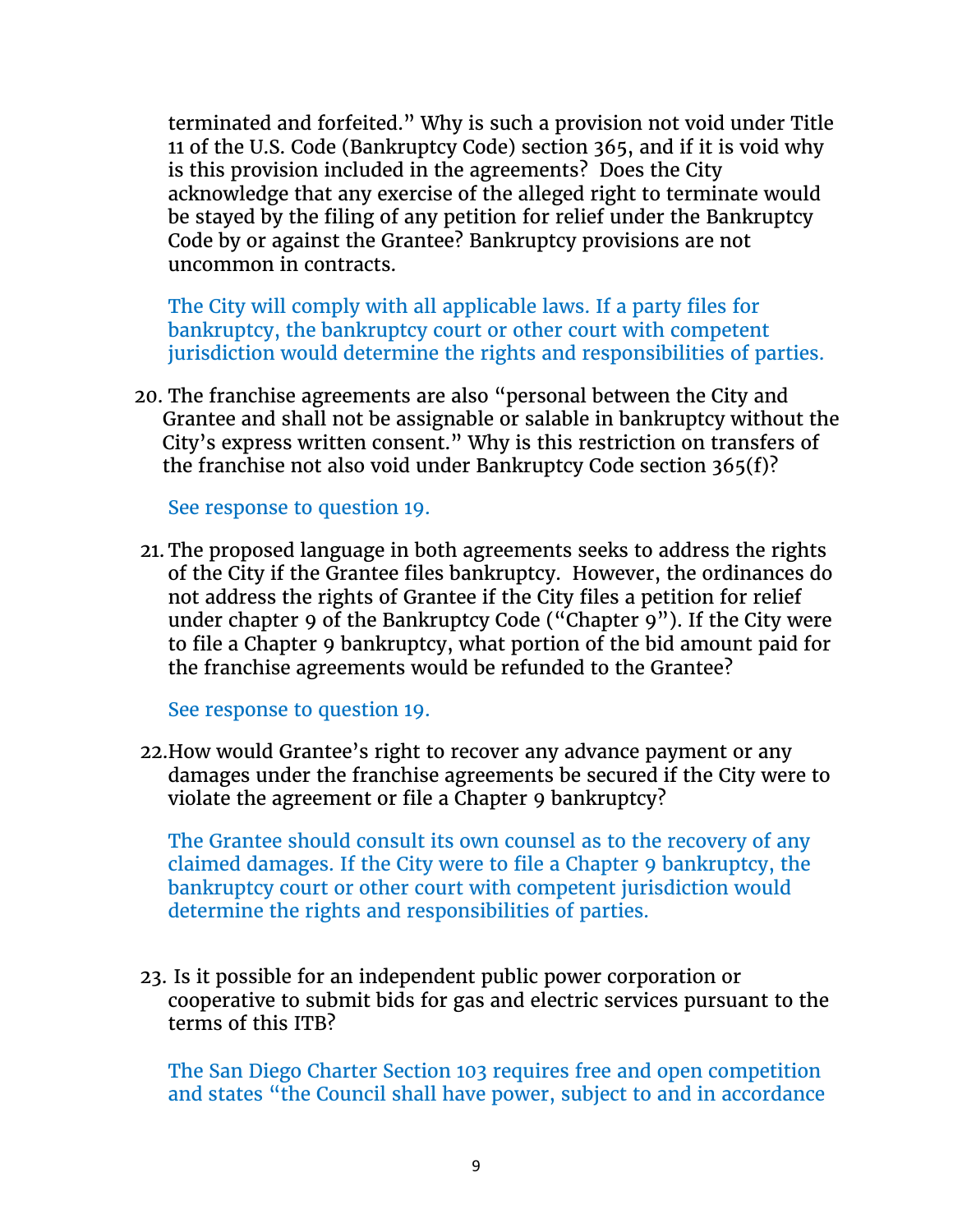with the provisions of the general laws of the State of California, in effect at that time, to grant to any *person, firm or corporation,*  franchises…". The Invitation to Bid details the criteria necessary for a party to be considered a "responsible person" within the meaning of the notice.

24. Are Partnerships or Limited Partnerships comprising any combination of public, non-profit, for-profit corporations, and/or energy cooperatives eligible to submit bids?

See response to question 23

- 25.Will the City publish to the public record and for bidders and the public the process for review of bids submitted including the following:
	- a. within how many days will bids be opened and by whom to determine if they are submitted by responsible and responsive bidders capable of performing the requirements of the ITB specification.

After the Closing Date, the bids shall remain sealed in the Office of the City Clerk until they are presented to the City Council at a publicly noticed open session meeting on a date and time to be determined by the City. On the designated date and time, the City Council or its designee will, in open session, open and publicly announce the bidding party and amount of all bids. Any bid containing exceptions shall be considered nonresponsive.

b. when will the list of responding entities be provided to the public and all bidders?

See response to question 25(a).

c. when will the list of responsive and accepted bids be provided to the public and to all bidders?

See response to question 25(a).

d. when will provisions be set forth for protests from responding bidders who are not deemed responsive or responsible bidders?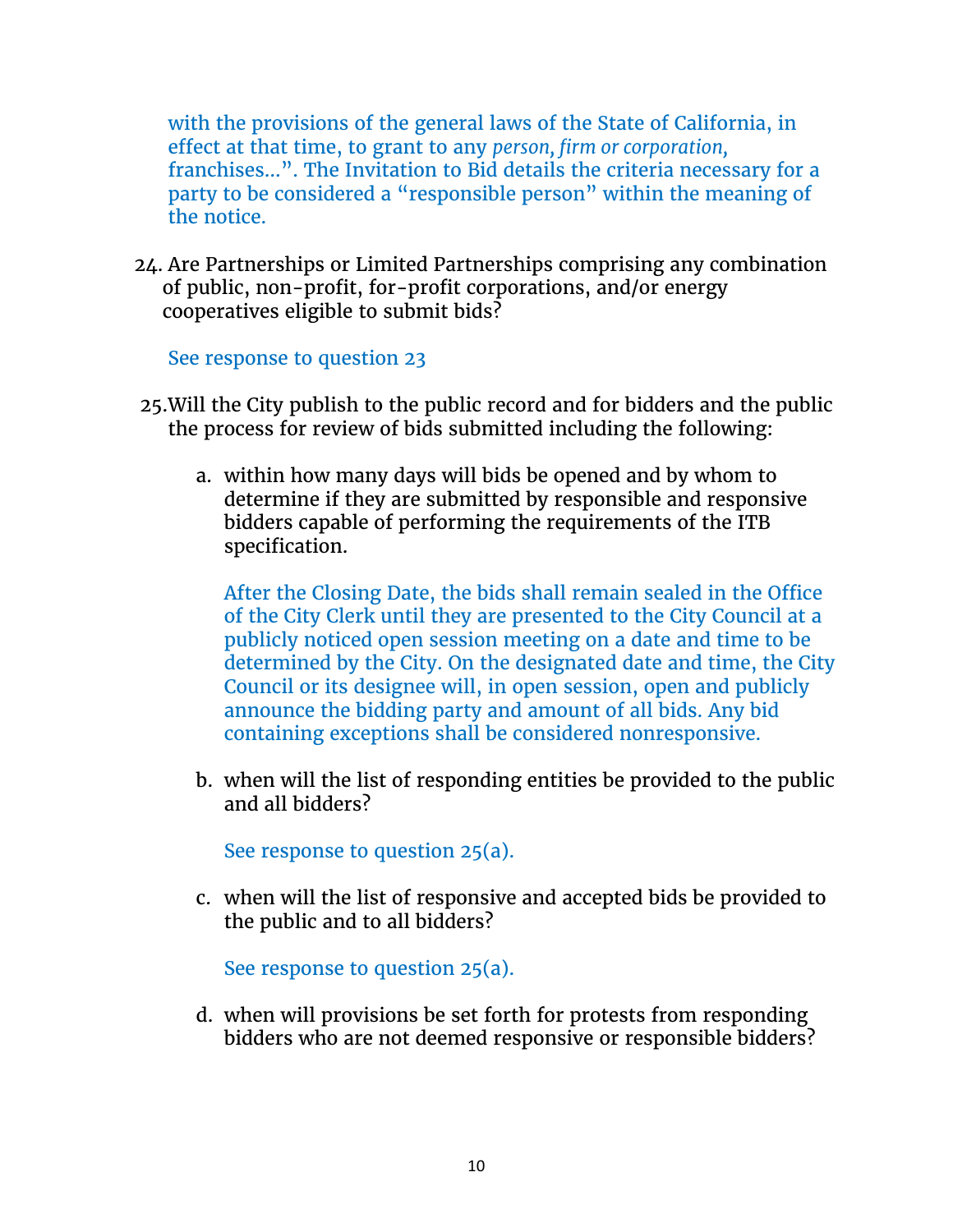It is unclear what type of protest is being referenced. Depending on the nature of the protest, various provisions of law could apply.

e. under what procedures will bidders be afforded the opportunity to submit protests for determinations of eligibility or responsiveness to bid requirements?

See response to question 25(d).

f. when will the recommendations to the City Council for acceptance of bids be provided to the public?

It is anticipated that recommendations will be made at or soon after the Council hearing when bids are opened.

g. Are City Council members required to disclose potential conflicts of interest due to investments in any company that submits a bid that they will be voting upon pursuant to this ITB and must those Councilmembers recuse themselves from the public hearing and voting upon acceptance of a bid submitted by any company in which they have investments?

Councilmembers are subject to applicable State and City ethics rules and laws, including Government Code Section 1090 found here:

[https://leginfo.legislature.ca.gov/faces/codes\\_displaySection.xht](https://leginfo.legislature.ca.gov/faces/codes_displaySection.xhtml?lawCode=GOV§ionNum=1090) [ml?lawCode=GOV&sectionNum=1090.](https://leginfo.legislature.ca.gov/faces/codes_displaySection.xhtml?lawCode=GOV§ionNum=1090), and Article 7, Division 35 of the San Diego Municipal Code found here:

[https://docs.sandiego.gov/municode/MuniCodeChapter02/Ch02Ar](https://docs.sandiego.gov/municode/MuniCodeChapter02/Ch02Art07Division35.pdf) [t07Division35.pdf](https://docs.sandiego.gov/municode/MuniCodeChapter02/Ch02Art07Division35.pdf)

h. Are prospective bidders and responding bidders to the ITB restricted from lobbying City Council members or their staffs regarding the acceptance or non-acceptance of a bid for a gas or electric franchise?

Yes. Page 6 of the Invitations to Bid states that bidders who are considering submitting a bid in response to the ITB, or who submit a bid in response to the ITB, are prohibited from communicating with City staff, which includes City officials,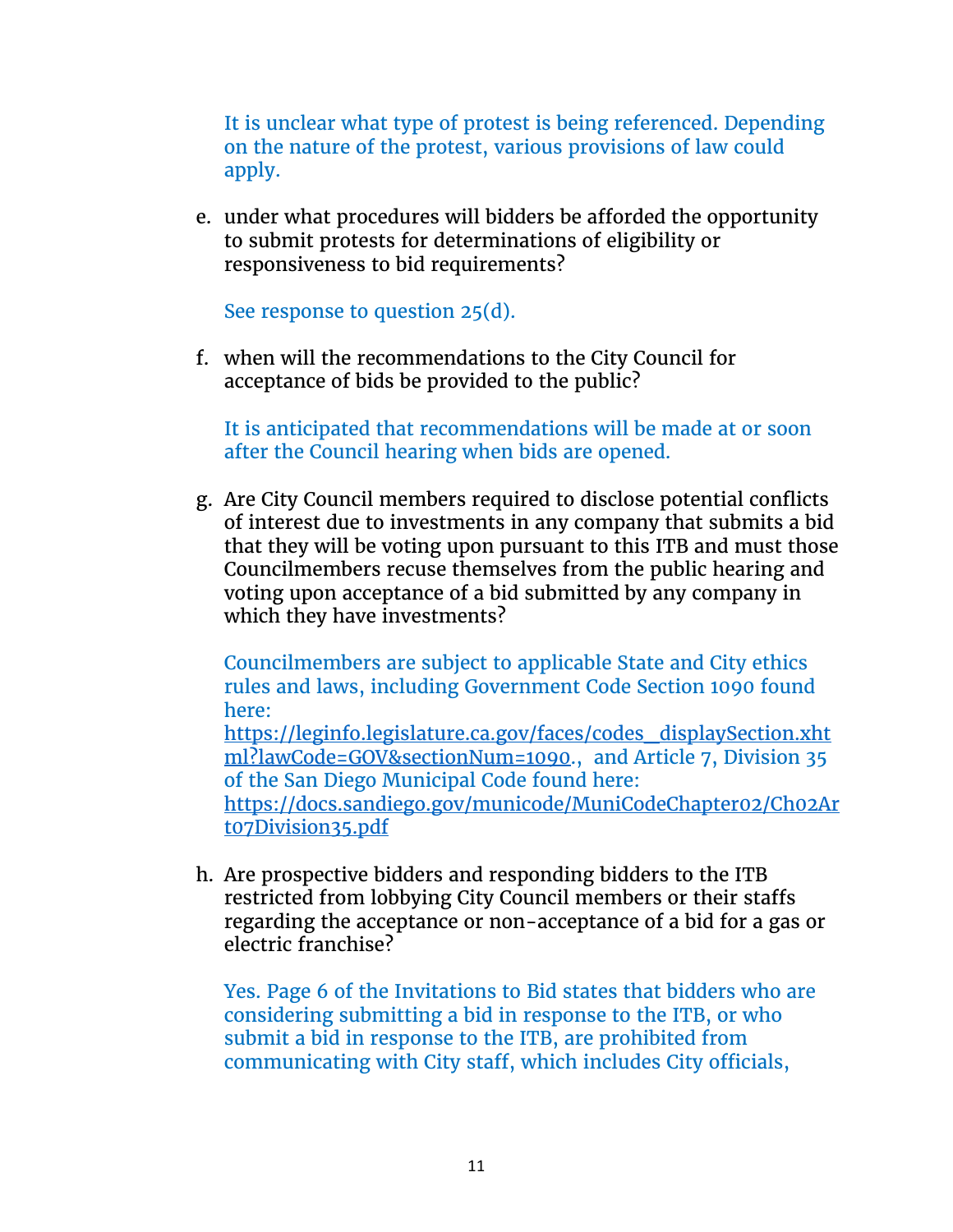directly, indirectly, or through an intermediary, about this ITB from the date this ITB is issued until a franchise is awarded.

i. Will City Councilmembers be required to disclose any lobbying on behalf of a any bidder by any entities or persons?

See response to question 25(h). Any such disclosures would be applicable if required by law.

26. Please describe the responsibilities of the responsibilities of the franchisee for electric power service relative to the San Diego Community Power district serving the City of San Diego and other cities in the region.

The responsibilities of the franchisee with respect to community choice aggregation are contained in the California Public Utilities Code and orders and decisions of the California Public Utilities Commission, as well as in Section 11 of the electric Franchise.

27.Will franchisee be required to acquire electric power to serve customers that opt out of the SDCP?

Yes.

28. If the City of San Diego decides to generate electric power and/or create storage facilities for the disposition of stored energy from municipal facilities or in cooperation or by agreement with other entities will the franchisee be required to distribute that energy to other City facilities or such facilities that the City determines to be in the public interest? If so, please provide the direction in the Franchise ordinance.

This is a very broad question which could involve numerous issues, including distributed energy resources, environmental impacts, and "wheeling", which could not be answered without specific facts. These issues are generally governed by the Public Utilities Code, the California Public Utilities Commission, and/or federal law. Section 12 of the electric Franchise requires the franchisee to work with the City and make good faith efforts to achieve Climate Action Goals, which could include the generation or storage of power.

29. Will the electric power franchisee be required to provide preliminary review by and the agreement of the City for proposals and expenditures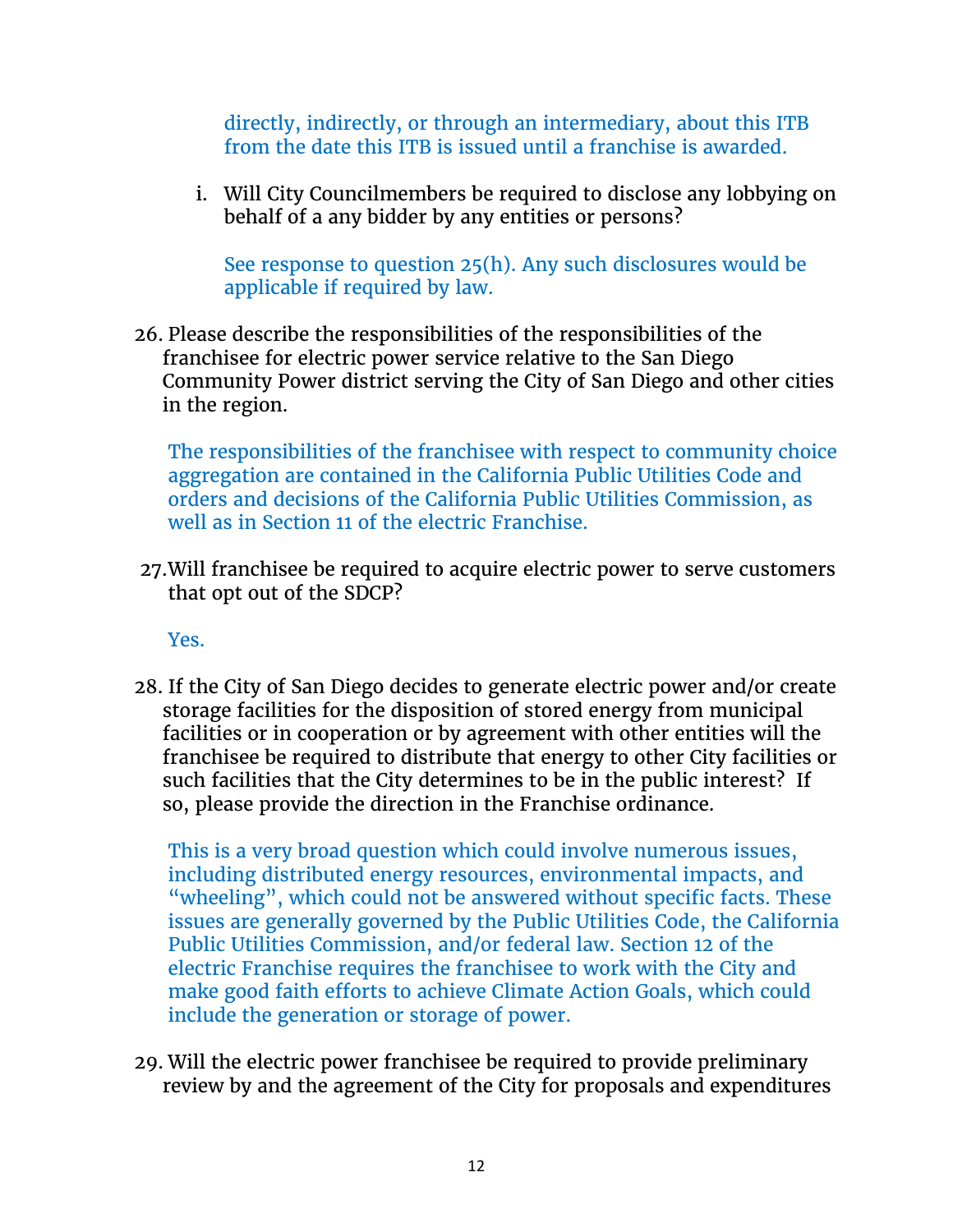for improvements and modifications to the local electric power grid operated on City-owned property or affecting the cost of power to City constituents?

The Franchises apply solely to City "Streets" as defined in the Franchises, not to "City-owned property". However, there are several provisions within the Franchises that require review by the City, including sections related to the Master Administrative Permit and Undergrounding.

30.Will the electric power franchisee be required to cooperate with the City in the programs undertaken by the City to administer and implement the undergrounding of electric distribution or transmission equipment located with City limits or lands controlled by the City?

Yes. See the undergrounding requirements in the electric Franchise (Section 10).

31. If the City chooses to modify or acquire certain electrical distribution facilities in certain areas of the City as part of a Municipal Energy Strategy implementation program or other programs operated in partnership with the San Diego Community Power district requiring such modifications, will the franchisee be required to cooperate in the modification or transition of those assets?

It is unclear what is meant by "modify". As we understand this question, the City cannot, under the circumstances posed in the question, unilaterally "choose to modify" the franchisee's facilities, which are subject to jurisdiction of the California Public Utilities Commission. If the City acquires all or part of the distribution system, then the franchisee will be required to cooperate with the City to the extent required by law, including potential supervision by the California Public Utilities Commission.

32.If the City determines that performance of the franchise is not acceptable or in accord with the terms of the agreement or needs of the City and determines to terminate the agreement for any reason including violation of terms of the agreements, will the franchisee be required to continue operations and provide all fees authorized by the CPUC to the City until such time as an alternative operator of the facilities is identified and installed?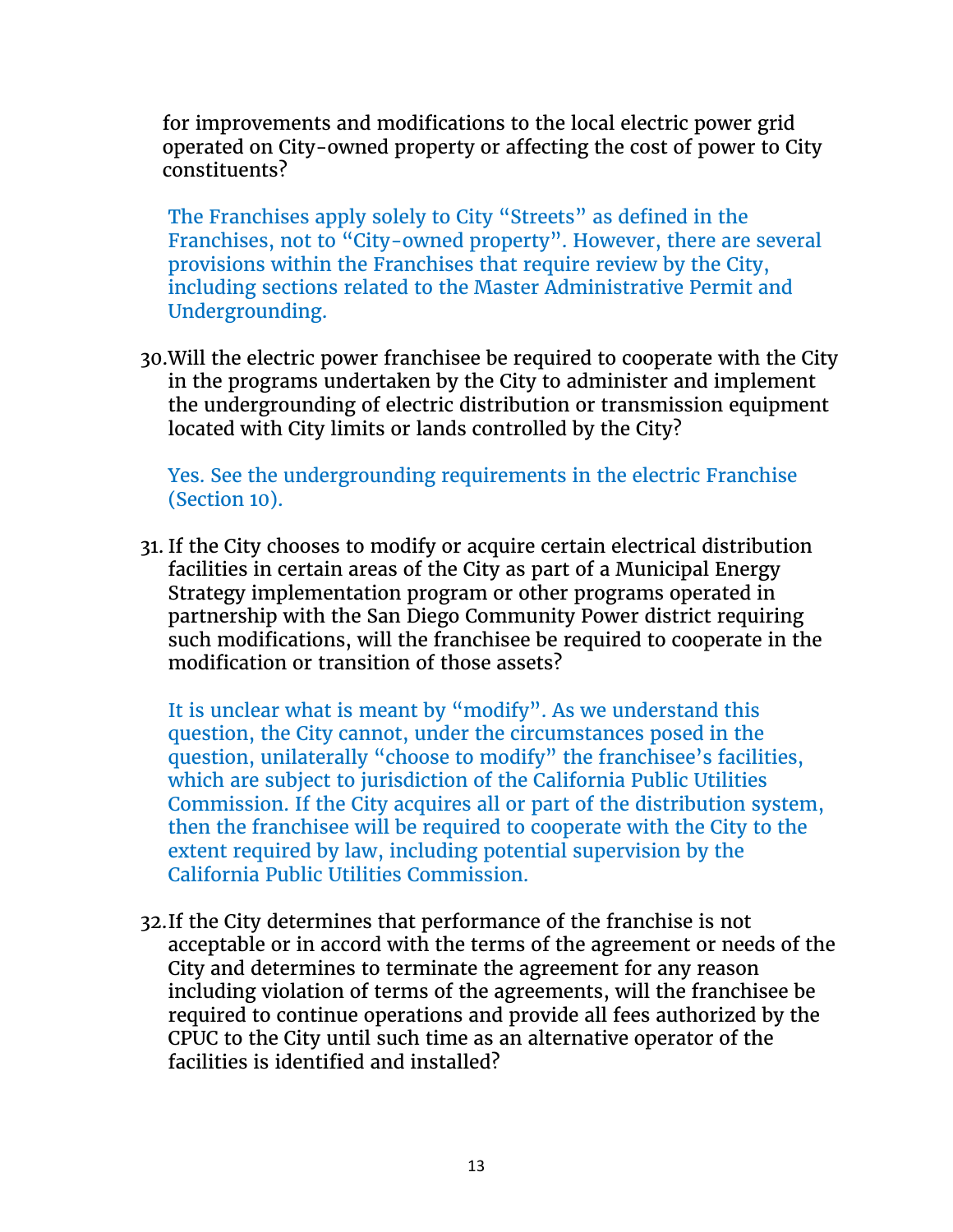The franchisee has an obligation under state law to serve the public until authorized by the California Public Utilities Commission to discontinue service. If the franchisee fails to make payments during a period when the franchisee is still conducting service within the City of San Diego, the City would pursue all lawful remedies available to it, including petitioning the California Public Utilities Commission.

33.Will the franchisee for electric and gas services in City of San Diego be required to submit annual or other regular reports on revenues used for calculation of franchise fees? Do those reports include the amount of electricity (Mwhs) or gas (Therms) upon which those revenues are based?

Regular reports on revenues are required as stated in Section 5 in the Franchises. The City could require such usage information pursuant to Section 5 of the Franchises.

34.Are the Mayor or City Council or City Departments currently considering any changes to policies, municipal codes, the City Charter or other documents related to franchise agreements for electric or gas franchises?

This question is very broad. However, for example, during the August 6th City Council hearing on the terms and provisions recommended for the Franchises, City Councilmembers discussed the possibility of creating a "Climate Equity Fund" to be at least partially funded by proceeds and/or other revenue related to the granting of the electric and gas Franchises.

35.Please provide copies of or links to pertinent City policies, guidelines and/or ordinances regarding disclosure of conflict of interest or potential conflict of interest by bidders for city contracts and requests for proposals, information or statements of qualifications.

Please see the following link to the general contract terms and provisions for City contracts: https://www.sandiego.gov/sites/default/files/general-contract-termsand-provisions.pdf

36. Are there commissions or boards advising the City Council and Mayor on policies or programs related to electric or gas energy? Please provide links to websites or information on City advisory commissions or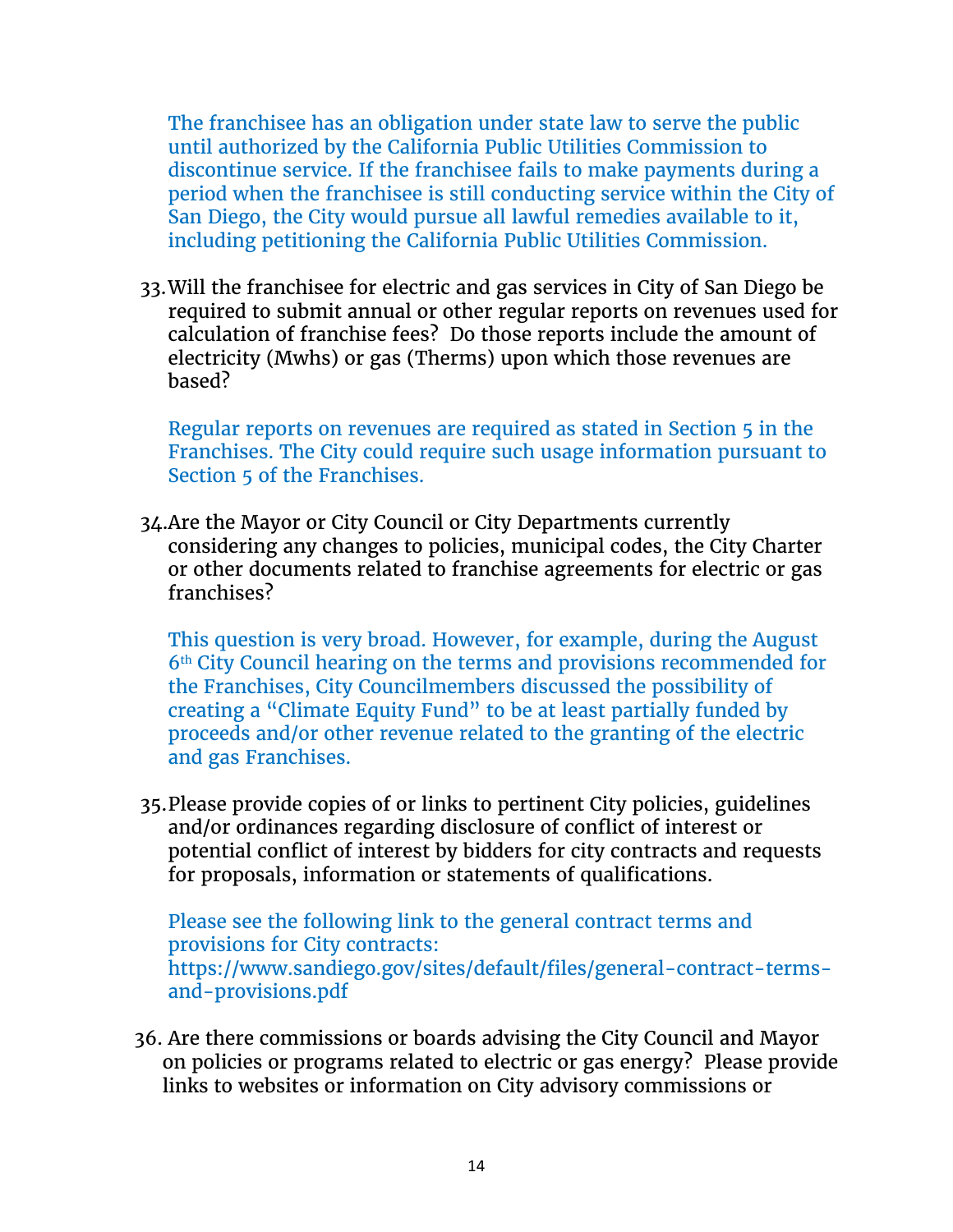boards dealing with electrical or gas energy policies or rate structuring. Will these boards or commissions be engaged in the review and recommendations for the Joint Policy document that franchisee is required to cooperate with the City in providing?

The City Council and Mayor may be advised by various boards, commissions, individuals, and other stakeholders. The Joint Policies Guide is addressed in Section 12 of the electric Franchise and Section 10 of the gas Franchise. The Joint Policies Guide shall be signed by Grantee's responsible officer and presented to the City Council for adoption at a publicly noticed open session meeting.

37.Has the current franchisee for electric and gas services or conduct of the undergrounding utilities program within City of San Diego submitted any correspondence or communications to the City regarding renewal of those franchise agreements or surcharge-funded programs? Please provide copies of those communications.

This question has been referred to the City's public records office.

38. Are there any mandates or incentives in the agreements for the company to invest in green technology?

Section 12 of the electric Franchise and Section 10 of the gas Franchise both discuss the requirement for the franchisee to make good faith efforts to help the City achieve its Climate Action Plan goals, which could include investments in green technology.

39. Are there any circumstances for discounted rates for the City?

Rates and rate-setting, including the potential for discounted rates, are under the discretion of the California Public Utilities Commission. However, the electric Franchise requires the franchisee, if applicable, to apply to the California Public Utilities Commission, to eliminate a .35% electric surcharge, which has been estimated to save ratepayers approximately \$110 million dollars over the 20-year term.

40. Is there a provision for judgement and/or reimbursement for legal fees concerning the City related to the Franchise?

Both Franchises have provisions that allow for the imposition of liquidated damages, forfeiture of the Franchise, and broad discretion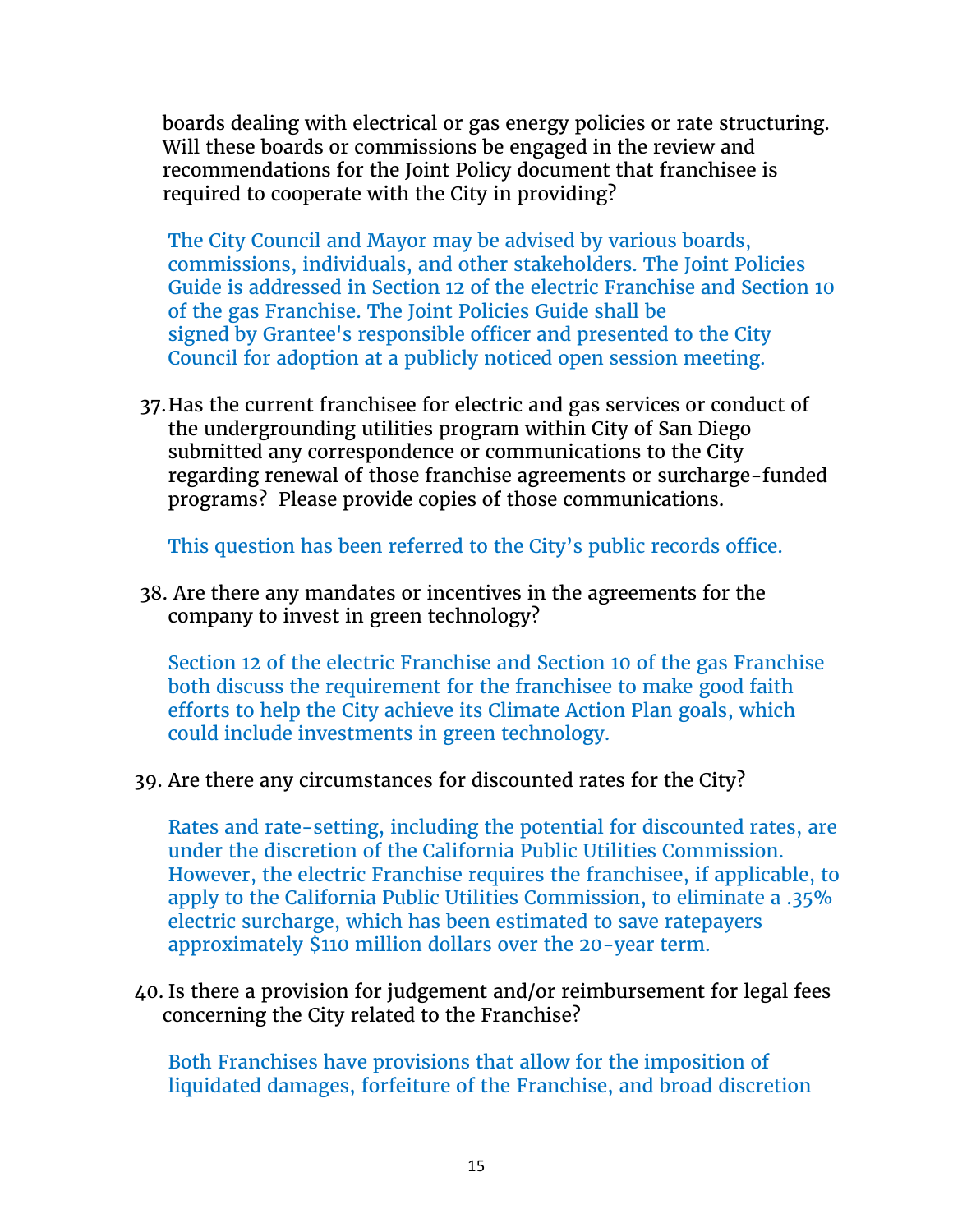for all other remedies allowed under California state law. Additionally, both Franchises require the franchisee to acquire performance bonds of \$30 million dollars. In case of any breach of any condition of the Franchise, up to the whole amount of the sum named in the bond may be taken.

41.Has the lawsuit against SDGE been resolved? If not, under what section of the City Charter can a franchisee that the City claims to be in flagrant violation of the existing franchise agreement be considered by the City to be qualified to bid on the new franchise agreement?

See response to question 10.

42. Under what section of the City Charter can a franchisee that the City implies/states is fraudulently invoicing the City be considered by the City to be qualified to bid on the new franchise agreement?

Franchises are granted under sections 103, 103.1, 104, and 105 of the City Charter.

43.What date and time is the bid opening?

See response to question 25(a).

44. Is a company (SDG&E) that is in the midst of two separate disputes with the City over compliance with a current franchise agreement, eligible to bid on a new franchise agreement?

See response to question 42 and the definition of "responsible person" in the Invitations to Bid.

45. What are the scoring details for this bidding process?

The Invitations to Bid state the Franchises may be awarded to the responsible person, firm, or corporation who shall make the highest bid for the Franchise in an amount equal to or more than the minimum bid amount.

46. If this is an open and competitive process, is it the policy for any contending bidder to lobby the City for the terms of the bid?

Please see response to question 25(h).